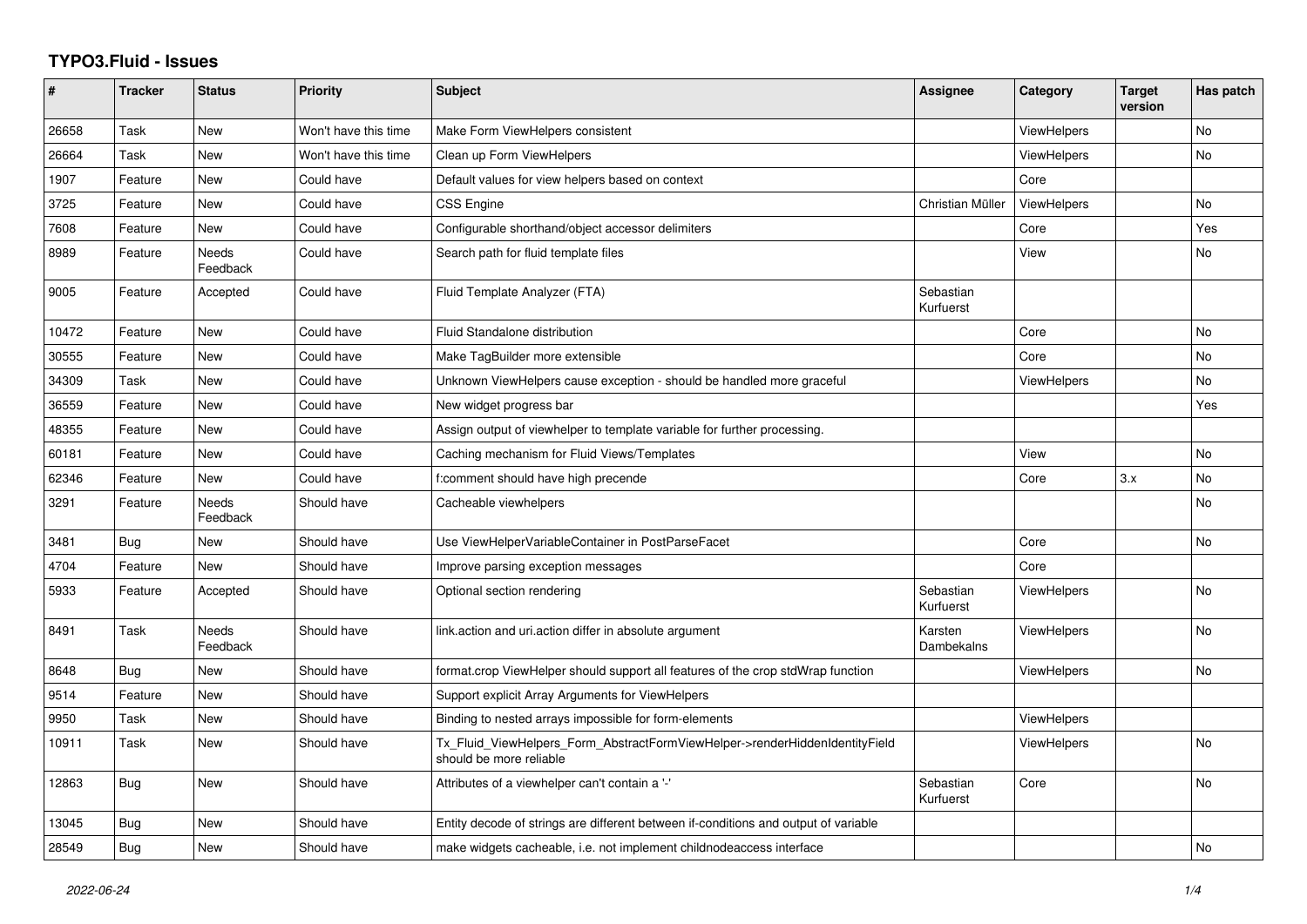| #     | <b>Tracker</b> | <b>Status</b>            | <b>Priority</b> | <b>Subject</b>                                                                                              | <b>Assignee</b>             | Category    | <b>Target</b><br>version | Has patch     |
|-------|----------------|--------------------------|-----------------|-------------------------------------------------------------------------------------------------------------|-----------------------------|-------------|--------------------------|---------------|
| 28550 | Bug            | <b>New</b>               | Should have     | (v4) make widgets cacheable, i.e. not implement childnodeaccess interface                                   |                             |             |                          | No            |
| 28551 | Bug            | Accepted                 | Should have     | (v4) backport VHTest                                                                                        | Sebastian<br>Kurfuerst      |             |                          | No            |
| 28552 | Bug            | <b>New</b>               | Should have     | (v5) write ViewHelper test for compiled run; adjust functional test to do two passes<br>(uncached & cached) |                             |             |                          | <b>No</b>     |
| 28553 | Bug            | <b>New</b>               | Should have     | improve XHProf test setup                                                                                   |                             |             |                          | <b>No</b>     |
| 28554 | Bug            | New                      | Should have     | (v4) implement feature flag to disable caching                                                              |                             |             |                          | No            |
| 30937 | Bug            | New                      | Should have     | CropViewHelper stringToTruncate can't be supplied so it can't be easily extended                            |                             | ViewHelpers |                          | Yes           |
| 31955 | Feature        | New                      | Should have     | f:uri.widget                                                                                                |                             | Widgets     |                          | No            |
| 32035 | Task           | New                      | Should have     | Improve fluid error messages                                                                                |                             | Core        |                          | Yes           |
| 33215 | Feature        | New                      | Should have     | RFC: Dynamic values in ObjectAccess paths                                                                   |                             |             |                          | No            |
| 33394 | Feature        | <b>Needs</b><br>Feedback | Should have     | Logical expression parser for BooleanNode                                                                   | <b>Tobias Liebig</b>        | Core        |                          | No            |
| 34682 | Bug            | <b>Under Review</b>      | Should have     | Radio Button missing checked on validation error                                                            |                             | ViewHelpers |                          | <b>No</b>     |
| 36410 | Feature        | New                      | Should have     | Allow templates to send arguments back to layout                                                            |                             | ViewHelpers |                          | No            |
| 36655 | Bug            | New                      | Should have     | <b>Pagination Links</b>                                                                                     |                             | Widgets     |                          | No            |
| 36662 | <b>Bug</b>     | Needs<br>Feedback        | Should have     | Checked state isn't always correct when property is collection                                              | Kevin Ulrich<br>Moschallski | ViewHelpers | 1.1.1                    | No            |
| 37095 | Feature        | New                      | Should have     | It should be possible to set a different template on a Fluid TemplateView inside an<br>action               | Christopher<br>Hlubek       |             |                          | No            |
| 37619 | Bug            | New                      | Should have     | Fatal Error when using variable in name attribute of Section ViewHelper                                     |                             | ViewHelpers |                          | No            |
| 38130 | Feature        | New                      | Should have     | Checkboxes and multiple select fields should have an assignable default value                               |                             |             |                          | <b>No</b>     |
| 39936 | Feature        | New                      | Should have     | registerTagAttribute should handle default values                                                           |                             | ViewHelpers |                          | No            |
| 39990 | Bug            | New                      | Should have     | Same form twice in one template: hidden fields for empty values are only rendered<br>once                   |                             | Core        |                          | <b>No</b>     |
| 40081 | Feature        | New                      | Should have     | Allow assigned variables as keys in arrays                                                                  |                             |             |                          | <b>No</b>     |
| 40998 | Bug            | <b>Under Review</b>      | Should have     | Missing parent request namespaces in form field name prefix                                                 | Sebastian<br>Kurfuerst      | ViewHelpers | 1.1.1                    | No            |
| 42397 | Feature        | New                      | Should have     | Missing viewhelper for general links                                                                        |                             |             |                          | No            |
| 42743 | Task           | New                      | Should have     | Remove inline style for hidden form fields                                                                  |                             |             |                          | $\mathsf{No}$ |
| 43071 | Task           | New                      | Should have     | Remove TOKENS for adding fallback teplates in B                                                             |                             |             |                          | No            |
| 43072 | Task           | New                      | Should have     | Remove TOKENS for adding templates fallback in Backporter                                                   |                             | View        |                          | No            |
| 43346 | Feature        | <b>Under Review</b>      | Should have     | Allow property mapping configuration via template                                                           | Karsten<br>Dambekalns       | ViewHelpers | 2.1                      | No            |
| 44234 | <b>Bug</b>     | <b>Under Review</b>      | Should have     | selectViewHelper's sorting does not respect locale collation                                                |                             | ViewHelpers | 2.1                      | $\mathsf{No}$ |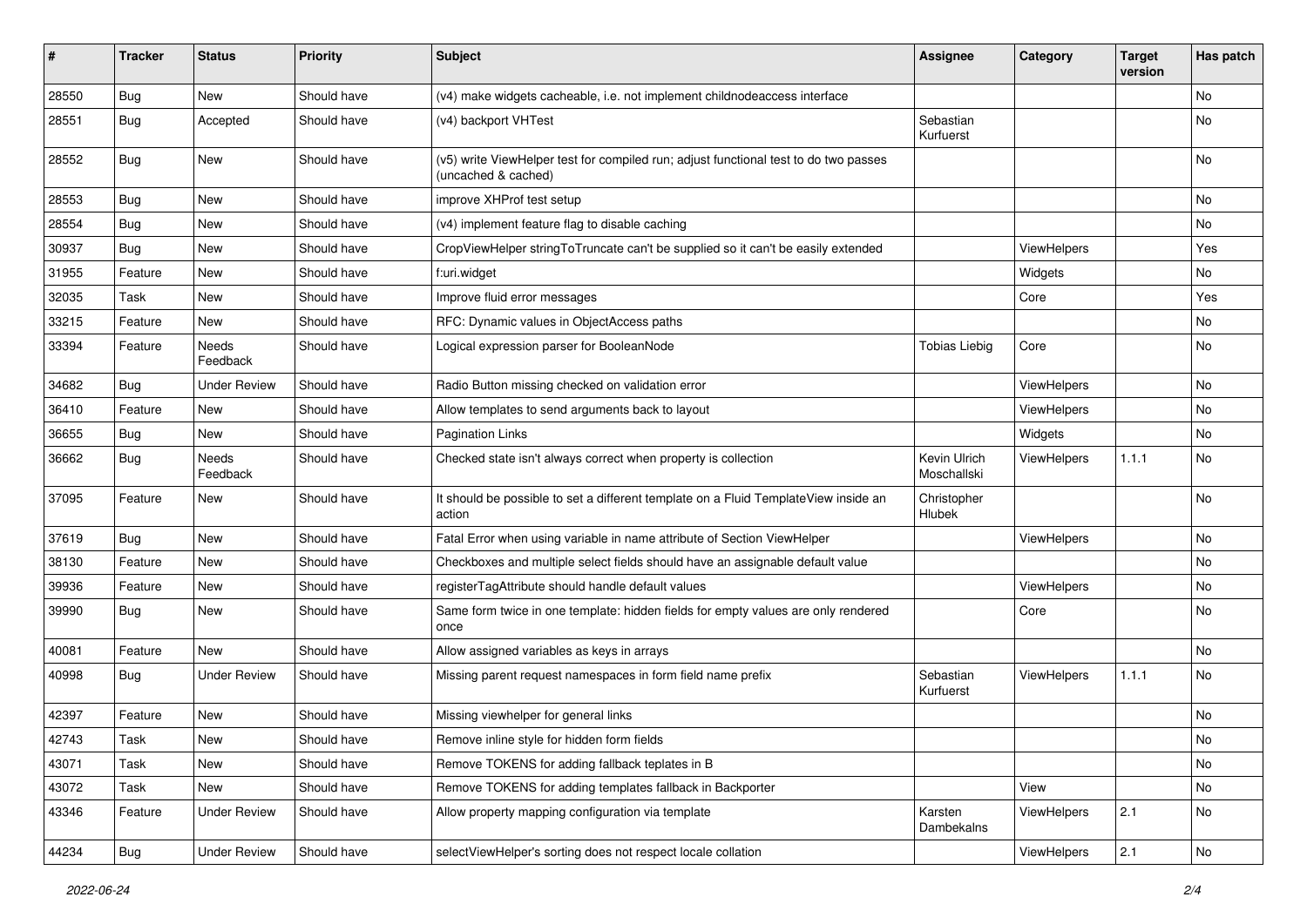| #     | <b>Tracker</b> | <b>Status</b>       | <b>Priority</b> | <b>Subject</b>                                                                     | Assignee             | Category           | <b>Target</b><br>version | Has patch |
|-------|----------------|---------------------|-----------------|------------------------------------------------------------------------------------|----------------------|--------------------|--------------------------|-----------|
| 45153 | Feature        | New                 | Should have     | f:be.menus.actionMenuItem - Detection of the current select option is insufficient |                      |                    |                          | <b>No</b> |
| 45345 | Feature        | Needs<br>Feedback   | Should have     | Easy to use comments for fluid that won't show in output                           |                      |                    |                          |           |
| 45394 | Task           | New                 | Should have     | Forwardport Unit test for standalone view                                          |                      | View               |                          | <b>No</b> |
| 46091 | Task           | Needs<br>Feedback   | Should have     | Show source file name and position on exceptions during parsing                    |                      |                    |                          | No        |
| 46257 | Feature        | <b>Under Review</b> | Should have     | Add escape sequence support for Fluid                                              |                      | Core               |                          | <b>No</b> |
| 46289 | Bug            | Needs<br>Feedback   | Should have     | Enable Escaping Interceptor in XML request format                                  |                      | View               | 2.0.1                    | No        |
| 46545 | Feature        | <b>New</b>          | Should have     | Better support for arrays in options of SelectViewHelper                           |                      |                    |                          | <b>No</b> |
| 47006 | Bug            | <b>Under Review</b> | Should have     | widget identifier are not unique                                                   |                      |                    |                          | No        |
| 47669 | Task           | <b>New</b>          | Should have     | Form View Helper does not define the default request method                        |                      |                    |                          | No        |
| 49600 | Bug            | <b>New</b>          | Should have     | f:form tag shown as a HTML on frontend                                             |                      | <b>ViewHelpers</b> |                          | <b>No</b> |
| 49756 | Feature        | <b>Under Review</b> | Should have     | Select values by array key in checkbox viewhelper                                  |                      |                    |                          | No        |
| 50888 | <b>Bug</b>     | <b>Under Review</b> | Should have     | WSOD by changing name of section and if Fluid caches are generated                 |                      |                    |                          | No        |
| 51277 | Feature        | New                 | Should have     | ViewHelper context should be aware of actual file occurrence                       |                      |                    |                          | No        |
| 52419 | Bug            | <b>New</b>          | Should have     | Wrong PHPDocs notation for default value inline f:translate viewhelper             |                      |                    | 2.0                      | No        |
| 52536 | Bug            | <b>Under Review</b> | Should have     | Errorclass not set if no property-attribute set                                    |                      |                    |                          |           |
| 52591 | Bug            | <b>New</b>          | Should have     | The Pagination Widget broken for joined objects                                    |                      |                    |                          | <b>No</b> |
| 52640 | Feature        | <b>Under Review</b> | Should have     | Create an UnlessViewHelper as opposite to the IfViewHelper                         | <b>Marc Neuhaus</b>  |                    |                          | <b>No</b> |
| 53806 | <b>Bug</b>     | <b>Under Review</b> | Should have     | Paginate widget maximumNumberOfLinks rendering wrong number of links               | Bastian<br>Waidelich | Widgets            |                          | No        |
| 54195 | Task           | New                 | Should have     | Rename and move FormViewHelper's errorClass value, currently 'f3-form-error'       | Adrian Föder         | ViewHelpers        |                          | No        |
| 54284 | Bug            | <b>New</b>          | Should have     | Default Option for Switch/Case VH                                                  |                      | <b>ViewHelpers</b> |                          | <b>No</b> |
| 55008 | Bug            | <b>Under Review</b> | Should have     | Interceptors should be used in Partials                                            | Christian Müller     |                    |                          | No        |
| 56237 | Task           | New                 | Should have     | in-line (Condition) View Helpers should not evaluate on parsing                    |                      |                    |                          | No        |
| 58862 | Bug            | Needs<br>Feedback   | Should have     | FormViewHelper doesn't accept NULL as value for \$arguments                        | Bastian<br>Waidelich | ViewHelpers        |                          | Yes       |
| 58921 | Bug            | New                 | Should have     | f:form.* VHs crash if NOT inside f:form but followed by f:form                     |                      |                    |                          | No        |
| 58983 | Bug            | New                 | Should have     | format.date does not respect linebreaks and throws exception                       |                      |                    |                          | No        |
| 60003 | Feature        | New                 | Should have     | Add required-Attribute to f:form.password                                          |                      | ViewHelpers        |                          | <b>No</b> |
| 60271 | Feature        | New                 | Should have     | Paginate viewhelper, should also support arrays                                    |                      |                    |                          | No        |
| 65424 | <b>Bug</b>     | <b>Under Review</b> | Should have     | SelectViewHelper must respect option(Value Label)Field for arrays                  |                      | ViewHelpers        |                          | <b>No</b> |